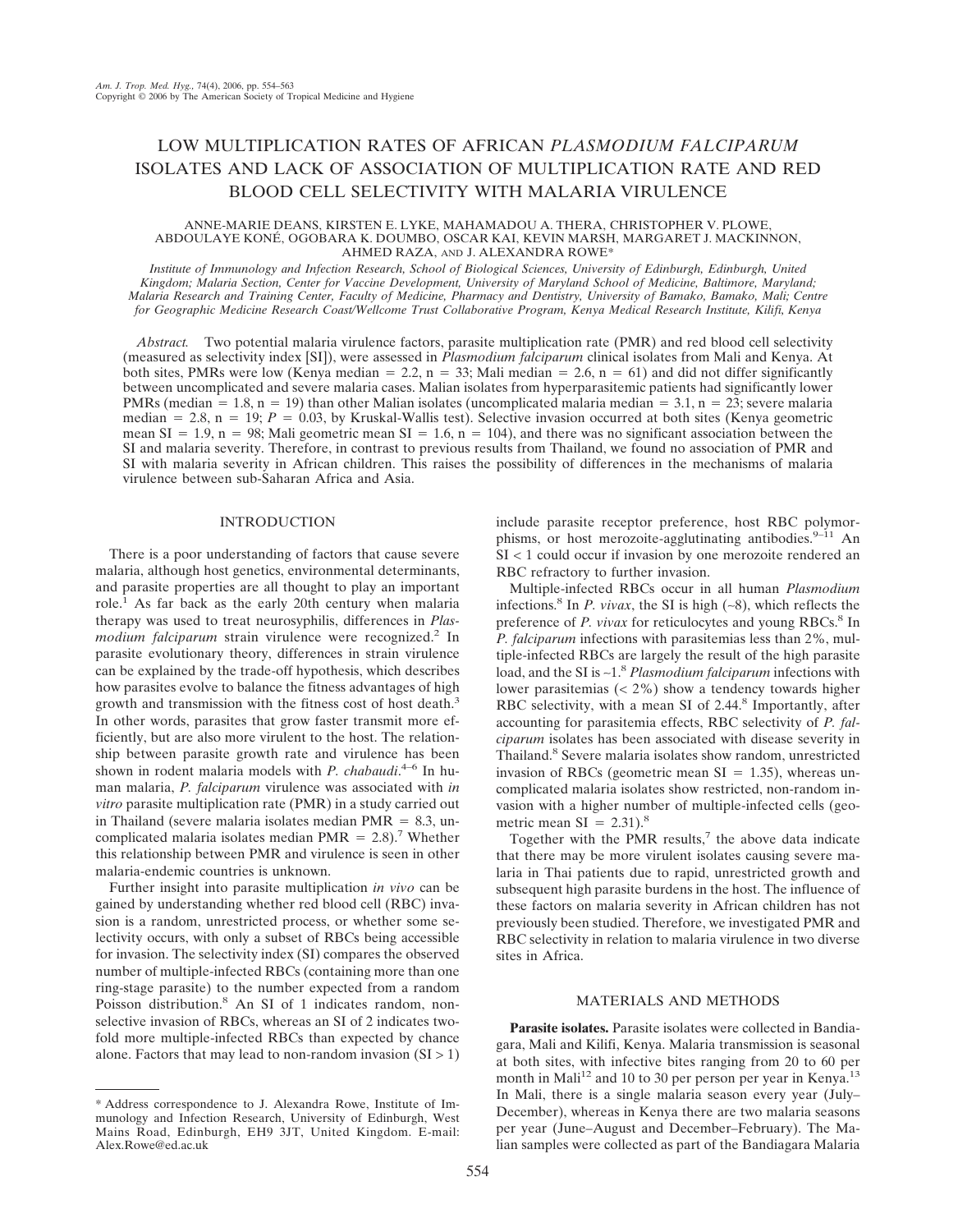Project case-control study in which uncomplicated malaria controls were age, residence, and ethnicity matched to severe malaria cases.12,14 The World Health Organization (WHO) criteria for severe malaria were applied, $15$  although patients with hyperparasitemia ( $> 500,000$  parasites/ $\mu$ L of blood) and no other symptoms or signs of severe disease were analyzed as a separate group because previous studies indicated a good prognosis for these children.14,16 Uncomplicated malaria cases were all those recruited into the study with fever and *P. falciparum* parasitemia who did not have severe malaria or hyperparasitemia.14,17 In Kenya, children with cerebral malaria (unrousable coma with a Blantyre score  $\leq$  2), prostration (inability to sit unaided or in babies to breast feed), or respiratory distress (abnormally deep breathing) were considered to have severe malaria. The simpler clinical definition applied in Kenya identifies approximately the same group of children at risk for life-threatening malaria as those identified by the more comprehensive WHO criteria.<sup>16</sup> In Kenya, uncomplicated cases were children with malaria who came to a hospital with no symptoms or signs of severe disease and were treated as outpatients with oral therapy. Blood samples were collected after obtaining informed consent from the children's parents or guardians, and protocols were reviewed and approved by ethical review boards in the United Kingdom, the United States, Mali, and Kenya.

After removal of lymphocytes using Lymphoprep (Axis-Shield UK, Kimbolton, Cambridgeshire, United Kingdom), Malian isolates were washed and then frozen in glycerolyte by standard methods and shipped to Edinburgh. The isolates were thawed using a standard protocol. Briefly the isolates were diluted in a series of salt solutions (0.2 mL of 12% saline added slowly, followed by 10 mL of 1.8% saline followed by 10 mL of 0.9% saline/0.2% glucose) and washed in RPMI 1640 medium containing 2 mM glutamine, 37.5 mM HEPES,  $20 \text{ mM glucose}, \text{ and } 25 \text{ µg/mL}$  of gentamicin (incomplete RPMI medium). The cells were resuspended in complete RPMI medium (incomplete RPMI medium supplemented with 10% human AB serum), gassed with 3%  $CO<sub>2</sub>$ , 1%  $O<sub>2</sub>$ , 96%  $N_2$  and incubated at 37°C. Kenyan isolates were collected into heparinized tubes and put into culture within 12 hours of collection. Lymphocytes and the buffy coat were removed, the RBC were washed three times in incomplete RPMI medium, resuspended in complete RPMI medium, gassed, and incubated as above. Cultures were monitored for 18–48 hours by staining smears with Giemsa, and only those with normal morphology that matured to the schizont stage were included in the study. Thai samples were frozen and shipped to Edinburgh and then thawed and cultured in the same way as the Malian samples.

**Thin blood smears for SI calculations.** Thin smears were prepared from blood collected from the patient on arrival at hospital and stained with Giemsa. A subset of the slides for SI calculations are from the isolates used to collect *in vitro* PMR data. The remaining slides in both Kenya and Mali were collected from children recruited into other studies of factors affecting severe malaria.14,18,19

**Selectivity index (SI).** Three hundred ring-infected RBC were counted per slide and the number of rings in each RBC was recorded. The SI was calculated as described in detail by Simpson and others<sup>8</sup> Briefly, the number of observed multiple-infected RBCs (i.e.,  $\geq$  2 rings per RBC) was divided by

the number of expected multiple-infected RBCs. The latter was calculated according to a Poisson distribution with parameter  $\lambda = (-\ln(1 - \text{parasitemia})$ . The parasitemia was estimated as the proportion of RBCs infected with at least one parasite from a count of 1,000 RBCs.

*In vitro* **PMR assay.** The assay to determine PMR in the first cycle of *in vitro* culture was set up as described by Chotivanich and others.<sup>7</sup> All parasites were cultured as described above until the mature schizont stage. The schizonts were enriched by centrifugation through 60% Percoll. The enriched schizonts were washed twice and adjusted to a 1% parasitemia with normal group A (Malian samples) or group O (Kenyan samples) RBCs, each from one single healthy Caucasian donor, respectively. They were incubated in 96 well plates in a volume of 50  $\mu$ L at a 2% hematocrit with duplicate wells for each isolate. The 96-well plate was placed within a gas modulator chamber to allow culturing in  $3\%$  $CO<sub>2</sub>,1% O<sub>2</sub>, 96% N<sub>2</sub>$  for 24 hours at 37°C. Thin blood films of the pre-invasion sample and the ring-invaded RBCs after 24 hours were made and stained with Giemsa to determine the parasitemia. At least 1,000 RBCs from each slide of the duplicate wells per sample were counted. The PMR is the number of ring-infected RBCs after invasion divided by the preinvasion parasitemia. The multiplication rate can also be calculated using the total number of ring-stage parasites present in all infected RBCs after invasion.7 Analysis of the data using total number of ring-stage parasites rather than the number of ring-infected RBCs did not materially affect any of the results shown here; therefore, only data referring to the number of ring-infected RBCs are given.

**Rosette formation.** Rosette frequency was assessed by staining an aliquot of culture suspension with  $25 \mu$ g/mL of ethidium bromide. A wet preparation of the stained culture suspension at a 2% hematocrit was viewed with a fluorescence microscope, and the percentage of 200 mature-infected erythrocytes binding  $\geq 2$  uninfected erythrocytes was counted (the rosette frequency).

**Statistical analysis.** Statistical analysis was done with Stat-View 5.0.1 software (SAS Institute, Cary, NC) and Minitab version 14.1. (Minitab Ltd., Coventry, Warwickshire, United Kingdom). The power calculation was determined using Splus software. Non-parametric tests (Mann-Whitney U or Kruskal-Wallis) were used for most analyses because of the non-normality of the data, and correlations were assessed by Spearman rank correlation. The PMR data were square-root transformed to conform to normality and homogeneity of variance assumptions. They were then analyzed using a general linear model for the effects of disease severity, parasitemia, country of origin, and the interaction between disease severity and country of origin. Repeating the non-parametric analysis of the PMR with parametric tests using the transformed data did not materially alter the results. The SI data were normalized by log transformation. Geometric mean SI (95% confidence intervals [CIs]) for disease severity groups were calculated and compared by one-way analysis of variance (ANOVA). Correlations with SI were assessed by simple regression.

### RESULTS

**Clinical and laboratory details of patients in the PMR study.** The laboratory data for the patients in the PMR study are shown in Table 1. Children with severe malaria tended to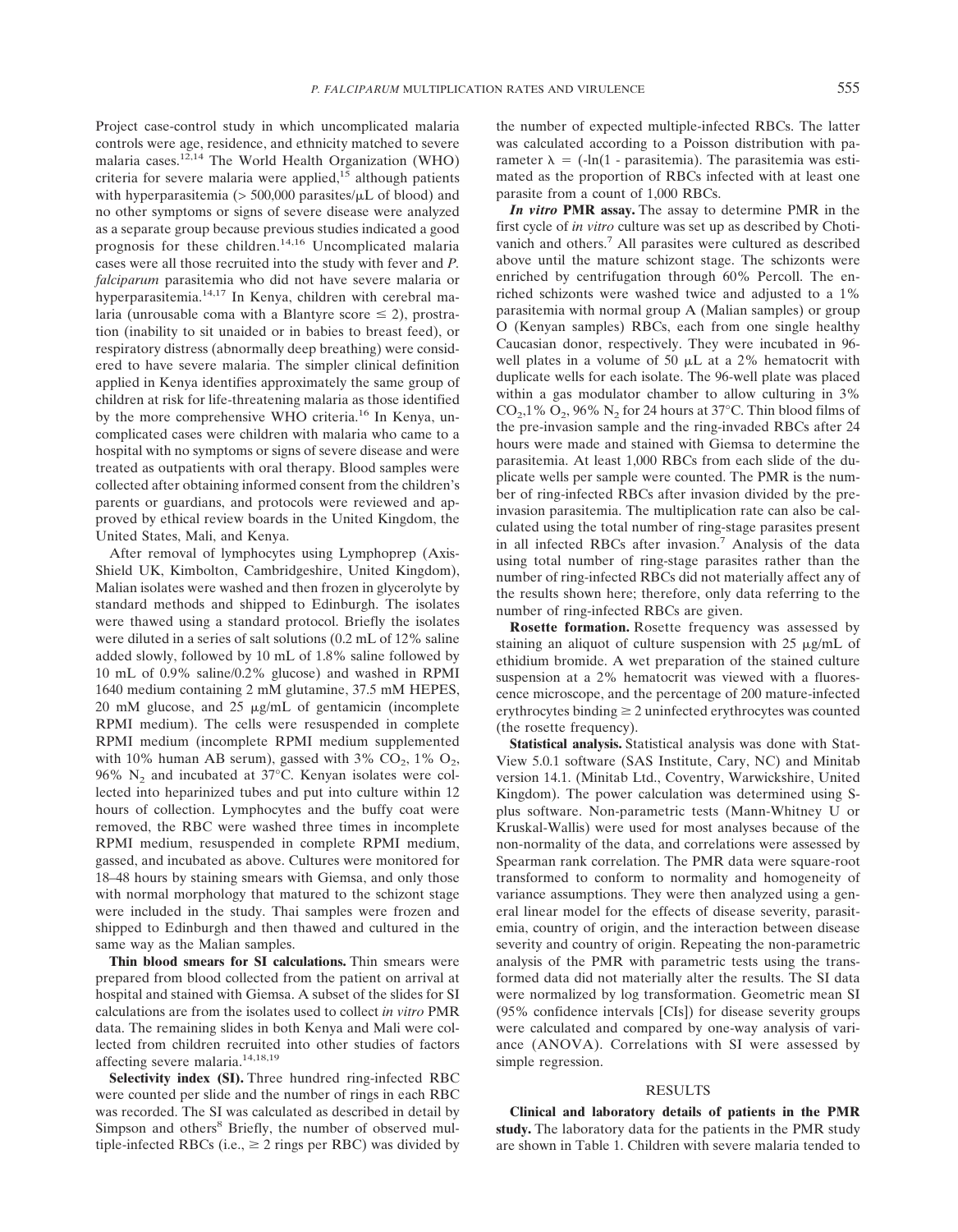have higher parasitemias, higher white blood cell counts, and lower hemoglobin levels than children with uncomplicated malaria (Table 1). The Kenyan children with severe disease were younger than those with uncomplicated malaria; however, this age difference was not seen in the Malian dataset because age-matching was part of the study design (Table 1). The parasites from severe malaria cases showed higher rosette frequencies than those from uncomplicated malaria cases as described previously,<sup>18,19</sup> although this was not statistically significant in Kenya where the sample size was small (Table 1). Of the 13 Kenyan children with severe malaria, three had cerebral malaria, five had respiratory distress and prostration, four had prostration alone, and one had respiratory distress alone. Of the 19 Malian children with severe disease, 5 had cerebral malaria (unrousable coma), 10 had other neurologic impairment (prostration, obtundation or repeated seizures), 2 had respiratory distress, 1 had severe anemia, and 1 had jaundice. One Malian child with respiratory distress died, and all the other children survived.

**Lack of an association between field isolate multiplication rates and disease severity in Kenya and Mali.** We measured the PMR in the first cycle of *in vitro* culture for 33 Kenyan and 61 Malian field isolates. A power calculation indicated that in both Kenya and Mali we had > 99% power to detect a difference in PMR between severe and uncomplicated isolates as large as that seen in the previous study in Thailand.<sup>7</sup> With the sample size and variance shown here for Kenya (the smallest of the two studies), we had > 90% power at a 5% error level to detect a difference in the PMR between severe and uncomplicated isolates as small as 1.8.

The multiplication rates in both Kenya and Mali were low (Kenya median  $= 2.2$ , Mali median  $= 2.6$ , Table 1). In Kenya there was no significant difference in the PMR of isolates from severe malaria patients compared with the PMR of isolates from uncomplicated malaria cases ( $P = 0.38$  by Mann-

Whitney U test, Figure 1A and Table 1). Similarly, in Mali there was no significant difference in the PMR of severe malaria isolates compared with uncomplicated malaria isolates  $(P = 0.27$  by Mann-Whitney U test, Figure 1B and Table 1). Children with uncomplicated malaria had lower parasitemias than children with severe malaria in both Kenya and Mali (Table 1), and parasitemia was significantly negatively correlated with PMR in both Kenya and Mali (Kenya:  $\rho = -0.397$ , *P* = 0.025; Mali:  $\rho = -0.312$ , *P* = 0.02 Spearman rank correlation; Figure 2). The data on the relationship between PMR and disease severity were therefore re-analyzed after adjustment for host parasitemia, and there was still no significant difference between the PMR of uncomplicated malaria isolates compared with severe malaria isolates ( $F_{1,29} = 0.343$ ,  $P = 0.56$  and  $F_{1,38} = 0.120$ ,  $P = 0.73$  for Kenya and Mali, respectively).

The PMR of isolates from cerebral malaria cases in Kenya  $(n = 3, \text{median} = 2.7)$  was not significantly different from the PMR of isolates from patients with other forms of severe disease ( $n = 10$ , median = 1.7,  $P = 0.74$ , by Mann-Whitney U test). Similarly, in Mali, the PMR of isolates from cerebral malaria cases ( $n = 5$ , median = 3.5) did not differ significantly from the PMR of isolates from other severe malaria cases (n = 14, median = 2.5,  $P = 0.17$ , by Mann-Whitney U test). The number of isolates in the sub-categories of severe disease is small, and a larger study would be required to determine conclusively whether there are any significant differences in PMR among isolates from patients with different clinical forms of severe malaria.

We also studied patients in Mali with hyperparasitemia  $(> 500,000$  parasites/ $\mu$ L of blood) but no other symptoms or signs of severe malaria. These patients can be classified as severe using WHO criteria;<sup>15</sup> however, they have a very low mortality rate and should probably be considered as an intermediate category between severe and mild uncomplicated

|                  | No. | Age<br>(months)   | Hb<br>(g/dL)       | Parasitemia†<br>( %) | <b>WBCs</b><br>$(x 10^9/L)$ | Rosette<br>frequency <sup>±</sup> | Parasite<br>multiplication<br>rate |
|------------------|-----|-------------------|--------------------|----------------------|-----------------------------|-----------------------------------|------------------------------------|
| Kenya            |     |                   |                    |                      |                             |                                   |                                    |
| All patients     | 33  | 33(30)<br>$[30]$  | 8.7(2.6)<br>$[27]$ | 6.0(4.1)             | 13.7(12.0)<br>$[27]$        | $1.3(0-5.5)$<br>[20]              | $2.2(1.1-3.3)$                     |
| Uncomplicated    | 20  | 44 (35)<br>$[17]$ | 9.8(1.3)<br>[14]   | 4.0(2.3)             | 9.0(3.6)<br>$[14]$          | $1.0(0-3)$<br>$[12]$              | $2.3(1.2-3.6)$                     |
| Severes          | 13  | 20(11)            | 7.5(3.1)           | 9.1(4.5)             | 18.8(15.6)                  | $3.3(0-19.3)$<br>[8]              | $1.8(1.0-2.9)$                     |
| $\overline{P}$   |     | 0.02              | 0.0125             | 0.0001               | 0.003                       | 0.32                              | 0.38                               |
| Mali             |     |                   |                    |                      |                             |                                   |                                    |
| All patients     | 61  | 39(22)            | 9.6(1.8)           | 8.2(7.8)             | 14.0(7.2)<br>[60]           | $7.0(0-17)$                       | $2.6(1.8-3.5)$                     |
| Uncomplicated    | 23  | 40(22)            | 9.6(1.5)           | 3.0(1.7)             | 13.2(7.4)<br>[22]           | $2.0(0-12)$                       | $3.1(2.3-4.4)$                     |
| Severe           | 19  | 34(22)            | 8.7(2.4)           | 7.3(4.3)             | 15.7(8.3)                   | $14.0(9-24)$                      | $2.8(2.1-3.5)$                     |
| Hyperparasitemic | 19  | 42(24)            | 10.4(1.1)          | 15.4(9.4)            | 13.1(5.9)                   | $5.0(2-20)$                       | $1.8(1.2 - 2.7)$                   |
|                  |     | 0.54              | 0.04               | < 0.0001             | 0.48                        | 0.003                             | 0.27<br>0.03#                      |

TABLE 1 Laboratory data and parasite multiplication rates for patients included in the PMR study in Kenya and Mali\*

Values are the mean (SD) or median (interquartile range). Values in square brackets indicate no. of patients that differ due to missing data. Hb = hemoglobin; WBC = white blood cells.<br>Rosette frequency and parasite multipl or Student's t-test.

† Percentage of infected red blood cells in 1,000 red blood cells counted.<br>‡ Percentage of infected red blood cells binding ≥ 2 uninfected red blood cells in 200 infected red blood cells counted.

§ Mean (SD) values for additional biochemical tests in severe case are pH 7.34 (0.15), bicarbonate 16.04 mmol/L (5.90), and lactate 5.03 mg/dL (3.56). These tests were not available for uncomplicated cases in Kenya or any samples from Mali. ¶ Severe versus uncomplicated by Mann-Whitney U test.

# Severe, uncomplicated, and hyperparasitemia groups by Kruskal-Wallis test.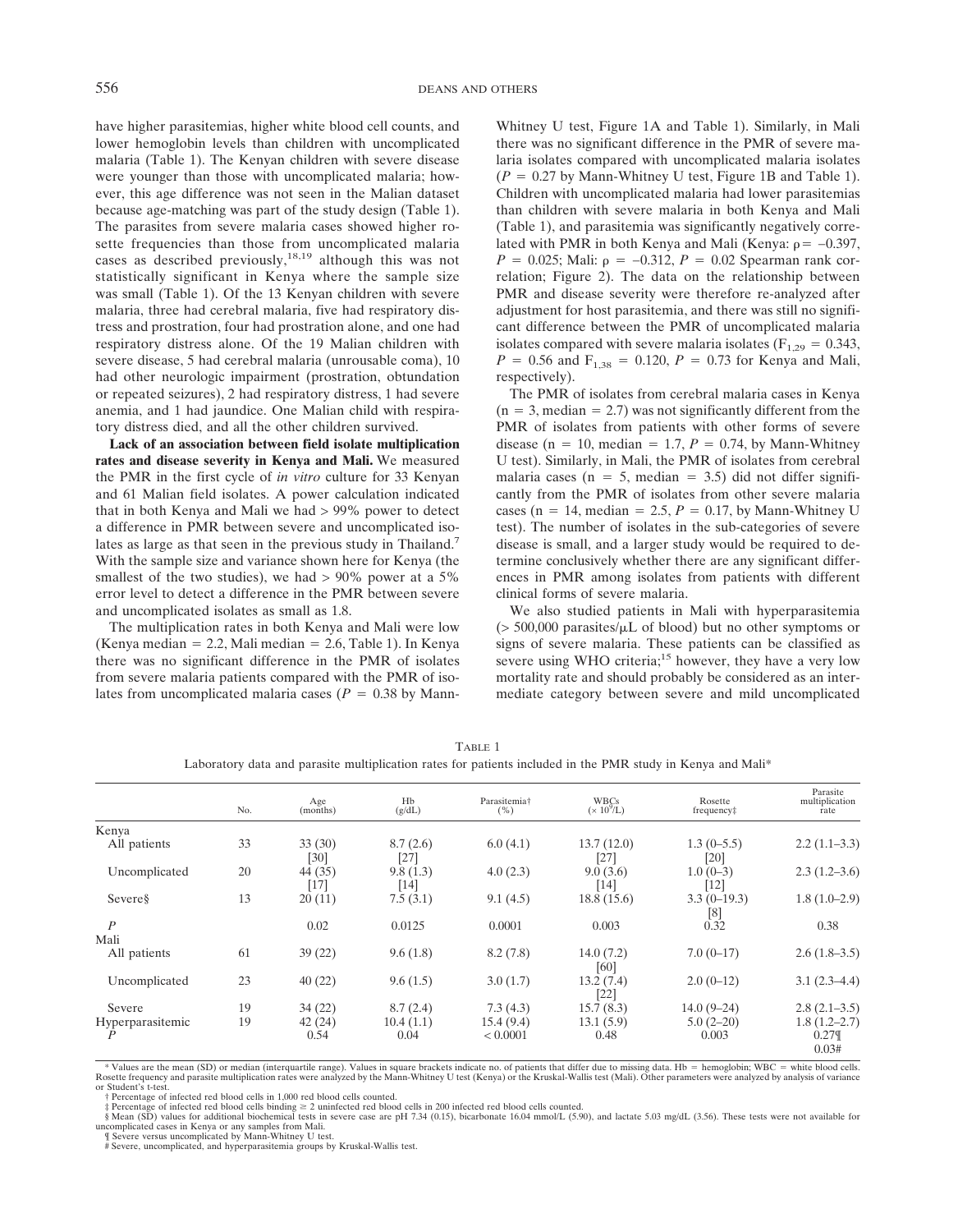

FIGURE 1. Parasite multiplication rates (PMRs) of **A**, Kenyan and **B**, Malian *Plasmodium falciparum* isolates from children diagnosed with uncomplicated or severe malaria. Isolates from Malian children diagnosed with hyperparasitemia (Hyperpt.) are shown as a separate group. Equivalent children with hyperparasitemia and no other symptoms or signs of severe malaria occur in Kenya, but they were not recruited because of the study design. The median PMR for each group is indicated by the closed circle and line.

malaria.14,16 Patients with hyperparasitemia are also found in Kenya, but were not recruited in the Kenyan study because its aim was to compare the most severely ill children to those with mild uncomplicated disease, rather than consider the

intermediate category. Isolates from patients with hyperparasitemia had significantly lower PMRs (median  $= 1.8$ ) than isolates from other Malian severe and uncomplicated malaria cases ( $P = 0.03$ , by Kruskal-Wallis test, Figure 1B and Table



FIGURE 2. Scatter plots indicating the negative correlation between the parasite multiplication rate and host parasitemia of *Plasmodium falciparum* isolates from **A**, Kenya ( $n = 33$ ) and **B**, Mali ( $n = 61$ ).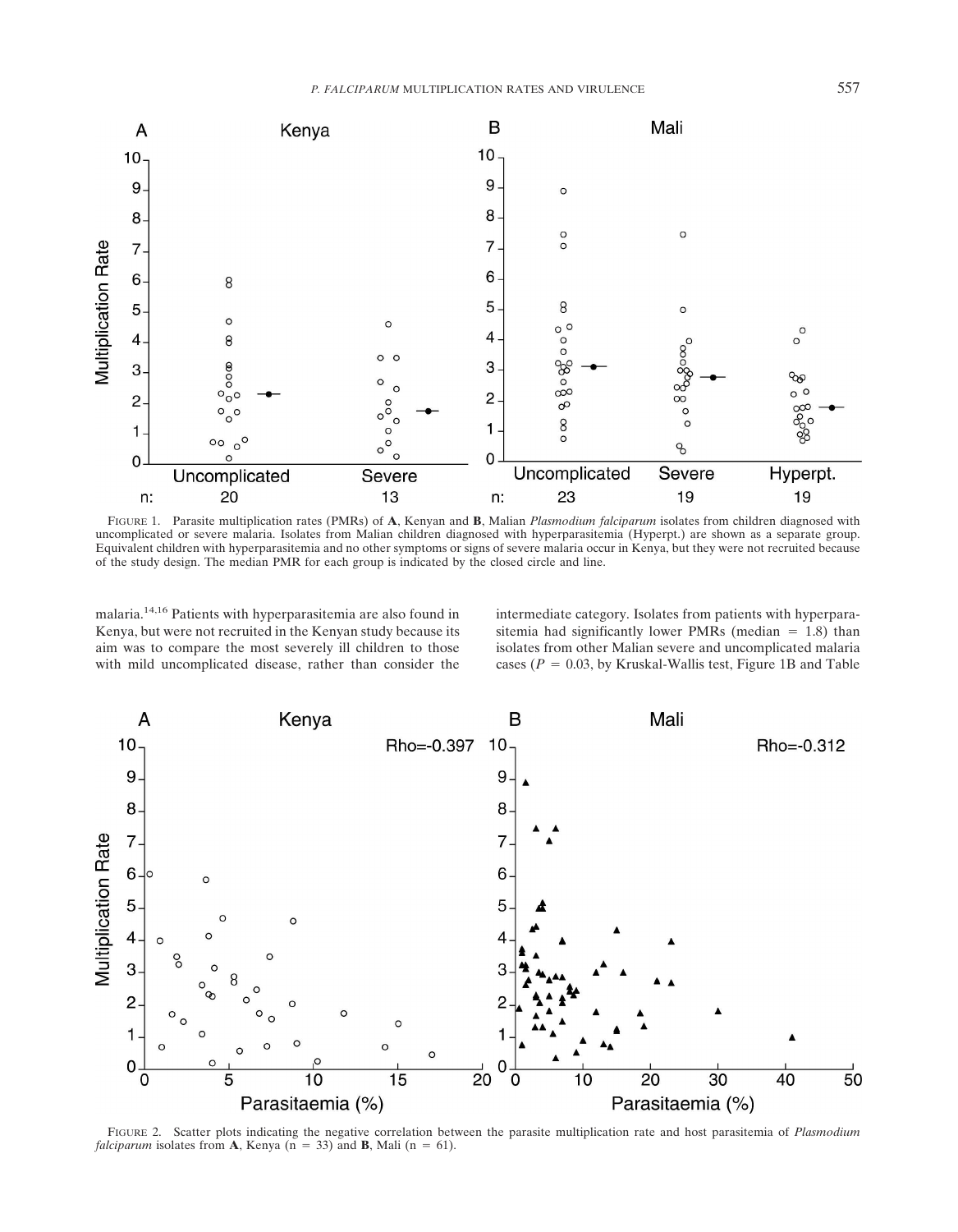1). The occurrence of lower PMRs in isolates from patients with higher parasite burdens was also indicated by the negative correlation between parasitemia and PMR (Figure 2).

We also examined PMR in relation to three other variables: patient age as a possible indicator of host immunity, hemoglobin as an additional measure of disease severity, and parasite rosette frequency (a known correlate of malaria virulence in African children).<sup>18,19</sup> Age and hemoglobin levels of the children and the parasite rosette frequency were not correlated with PMR in Mali ( $P = 0.98$ ,  $P = 0.72$ , and  $P = 0.64$ , respectively) or Kenya ( $P = 0.29$ ,  $P = 0.78$ , and  $P = 0.70$ , respectively, by Spearman rank correlation).

The maximum PMR was 6.1 in the Kenyan isolates and 8.9 in the Malian isolates (Figure 1). This is in contrast to the previous study from Thailand where more than half of the isolates from severe malaria patients showed between 8- and 25-fold multiplication.7 We used identical methods to those described in the Thai study; however, our results are so clearly different to those reported earlier that we decided to examine the possibility of a technical problem in the PMR assay. We therefore studied PMR in a small, blinded set of Thai isolates (kindly provided by Dr. K. Chotivanich and Professor N. White, Mahidol University, Bangkok, Thailand). The PMR assay was set up using blood from the same Caucasian donor who was used for the Mali samples. Despite the small numbers studied, the Thai severe malaria isolates had higher PMRs (median = 7.7, n = 4: 1.4, 6.5, 9.0, 10.2) than the Thai uncomplicated malaria isolates (median  $= 2.2$ , n= 4: 0.4, 2.2, 2.2, 3.5), as shown previously.<sup>7</sup> This difference in PMR between severe and uncomplicated Thai isolates was significantly greater than that found in the African samples (country  $\times$  disease severity interaction:  $F_{1,77} = 5.20$ ,  $P =$ 0.008). Thus, technical differences between studies are unlikely to explain the contrast between *P. falciparum* isolates from Thailand and Africa in the relationship between PMR and severe malaria.

**Clinical and laboratory details of patients in the SI study.** The laboratory data for the children in the SI study are shown in Table 2. The severe malaria patients had lower hemoglobin levels, higher parasitemias, and higher white blood cell counts than the children with uncomplicated malaria. The parasite isolates from the severe malaria patients had significantly higher rosette frequencies than the parasite isolates from the uncomplicated malaria and hyperparasitemic patients (Table 2). Of the 46 Kenyan children with severe malaria, 20 had cerebral malaria, 11 had respiratory distress and prostration, 11 had prostration alone, 2 had respiratory distress alone, and 2 were missing the clinical details on the sub-category of severe disease. Of the 46 Malian children with severe malaria, 13 had cerebral malaria, 23 had other neurologic impairment (prostration, obtundation, or repeated seizures), 2 had respiratory distress, 5 had severe anemia, and 3 had jaundice. Six Malian and 3 Kenyan children with severe disease died, and there were no deaths among children with uncomplicated malaria or those who were hyperparasitemic.

**Negative correlation of SI of field isolates with parasitemia.** We examined thin blood smears from 98 Kenyan and 104 Malian children. The geometric mean SI was 1.92 (95%  $CI = 1.65-2.19$ ) for Kenyan isolates and 1.61 (95% CI = 1.12–2.10) for Malian isolates, which indicated non-random, selective invasion at both sites. The SI in both Kenya and Mali was negatively correlated with host parasitamia (Kenya  $r =$ −0.523, Mali r = −0.526, *P* < 0.001 in both cases, Figure 3). To allow direct comparison with previous data, $8$  we grouped the SI into four categories (< 2% parasitemia, 2.1–5%, 5.1–10%, and  $> 10\%$ -maximum, Figure 4). The  $< 2\%$  parasitemia group had a significantly higher SI than the other parasitemia groups in both Kenya and Mali (*P* < 0.02, by Student's *t*-test, with all clinical categories within each parasitemia group combined).

Simple regression showed that the SI was not correlated with age ( $P = 0.63$  and  $P = 0.76$ ), hemoglobin ( $P = 0.49$  and

|                  | No. | Age<br>(months)  | Hb<br>(g/dL)       | Parasitemia <sup>+</sup><br>(%) | <b>WBC</b><br>$(x 10^9/L)$ | Rosette<br>frequency#  | Selectivity index<br>(geometric mean<br>$(95\% \text{ CI})$ |
|------------------|-----|------------------|--------------------|---------------------------------|----------------------------|------------------------|-------------------------------------------------------------|
|                  |     |                  |                    |                                 |                            |                        |                                                             |
| Kenya            |     |                  |                    |                                 |                            |                        |                                                             |
| All patients     | 98  | 33(26)<br>$[79]$ | 8.1(2.5)<br>$[74]$ | 6.5(6.1)                        | 13.2(13.1)<br>[45]         | $4.25(1-13.5)$<br>[62] | $1.92(1.65 - 2.19)$                                         |
| Uncomplicated    | 52  | 40(27)           | 9.4(1.5)           | 4.2(2.9)                        | 9.0(3.9)                   | $1.5(0-7)$             | $2.05(1.55-2.55)$                                           |
|                  |     | $[37]$           | $[32]$             |                                 | $\left[ 21\right]$         | $[31]$                 |                                                             |
| Severes          | 46  | 27(23)           | 7.0(2.6)           | 9.0(7.7)                        | 16.9(16.9)                 | $6.5(2.5-17.5)$        | $1.79(1.58-2.01)$                                           |
|                  |     | [42]             | [42]               |                                 | $\lceil 24 \rceil$         | [31]                   |                                                             |
| $\overline{P}$   |     | 0.022            | < 0.0001           | < 0.0001                        | 0.044                      | 0.009                  | 0.56                                                        |
| Mali             |     |                  |                    |                                 |                            |                        |                                                             |
| All patients     | 104 | 39(24)           | 9.0(2.4)           | 7.6(7.0)                        | 13.9(7.7)                  | $12(2-22)$             | $1.61(1.12 - 2.10)$                                         |
|                  |     |                  |                    |                                 | [101]                      | [98]                   |                                                             |
| Uncomplicated    | 33  | 38(20)           | 9.4(1.7)           | 3.3(2.5)                        | 12.9(6.3)                  | $2(0-14.5)$            | $1.86(0.60-3.11)$                                           |
|                  |     |                  |                    |                                 | [32]                       |                        |                                                             |
| Severe           | 46  | 38(25)           | 8.2(2.9)           | 6.9(5.7)                        | 15.4(9.3)                  | $18.5(11.5-37)$        | $1.55(0.86-2.25)$                                           |
|                  |     |                  |                    |                                 | [45]                       | $[40]$                 |                                                             |
| Hyperparasitemic | 25  | 44(25)           | 10.2(1.5)          | 14.8 $(8.0)$                    | 12.3(5.5)                  | $5(2-19.5)$            | $1.44(1.21-1.67)$                                           |
|                  |     |                  |                    |                                 | $[24]$                     |                        |                                                             |
| $\boldsymbol{P}$ |     | 0.58             | 0.003              | < 0.0001                        | 0.19                       | < 0.0001               | 0.62                                                        |

TABLE 2 Laboratory data and selectivity index for patients included in the selectivity index analysis in Kenya and Mali\*

\* Values are the mean (SD) or median (interquartile range) unless otherwise indicated. Values in square brackets indicate no. of patients that differ due to missing data. Hb = hemoglobin; WBC = white blood cells; CI = confidence interval. Rosette frequency was analyzed by the Mann-Whitney U test (Kenya) or the Kruskal-Wallis test (Mali). Other parameters were analyzed<br>by analysis of variance or Student's t-

† Percentage of infected red blood cells in 1,000 red blood cells counted.

‡ Percentage of infected red blood cells binding ≥ 2 uninfected red blood cells in 200 infected red blood cells counted.<br>§ Mean (SD) values for additional biochemical tests in severe case are pH 7.26 (0.15), n = 23, bicar were not available for uncomplicated cases in Kenya or any samples from Mali.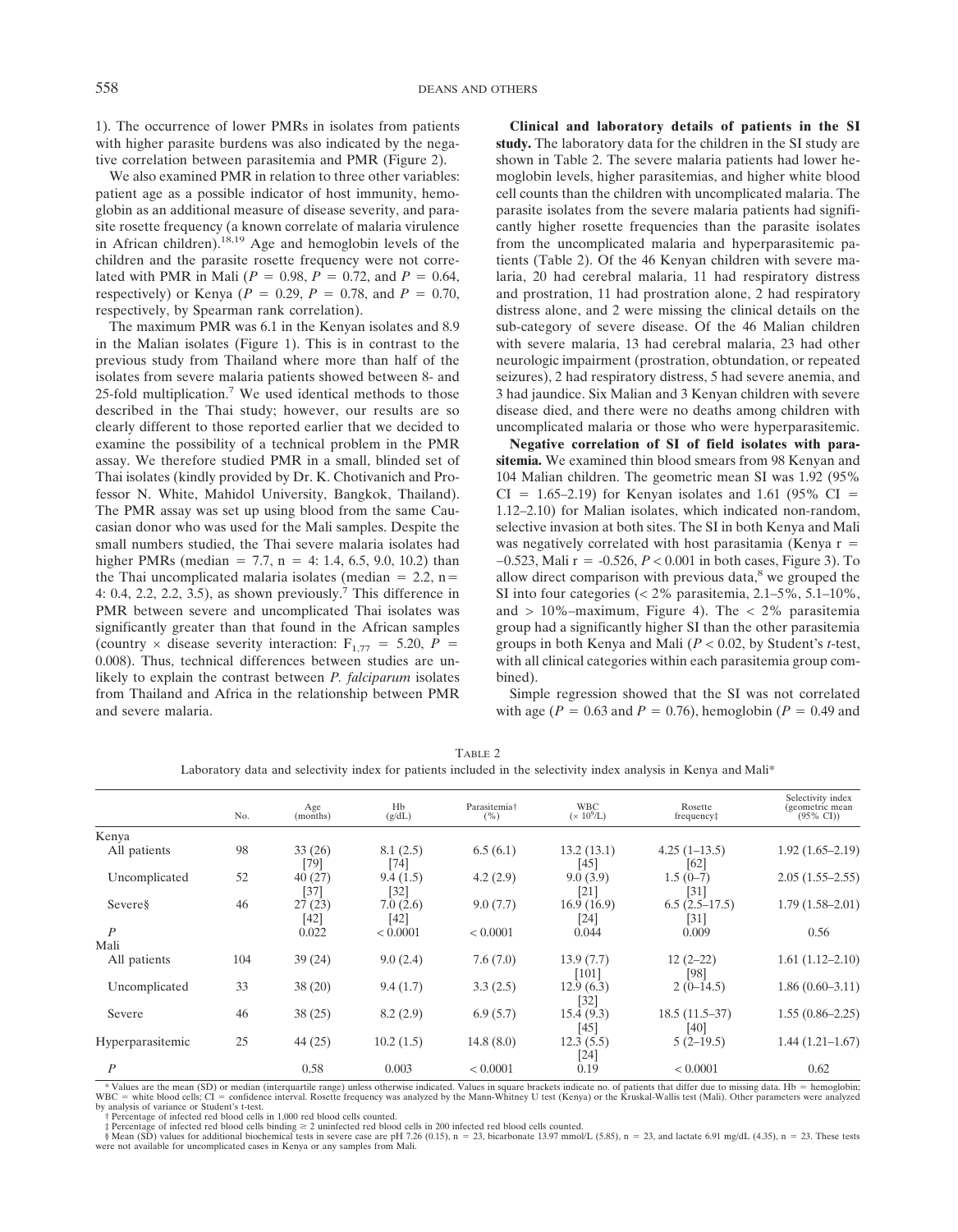

FIGURE 3. Scatter plots indicating the negative correlation between the selectivity index and host parasitemia of *Plasmodium falciparum* isolates from **A**, Kenya  $(n = 98)$  and **B**, Mali  $(n = 104)$ .

 $P = 0.68$ ) or parasite rosette frequency ( $P = 0.95$  and  $P =$ 0.24 for Kenya and Mali, respectively). The latter result was of particular interest because we had hypothesized that rosette formation might increase the SI if it resulted in preferential invasion into the RBCs forming the rosettes. The lack of correlation between rosette formation and SI suggests that invasion is not targeted into the uninfected erythrocytes in rosettes, a finding that agrees with previous work.20

**Lack of an association between SI and disease severity.** We examined whether the SI differed among isolates from children with uncomplicated or severe malaria or hyperparasitemia (Figure 4 and Table 2). One-way analysis of variance



FIGURE 4. Geometric mean selectivity index (SI) of *Plasmodium falciparum* isolates from **A**, Kenya and **B**, Mali separated by patient malaria severity (black bars = uncomplicated; white bars = severe, gray bars = hyperparasitemia) and host parasitaemia group. Errors bars show 95% confidence intervals. Four samples with an SI of 0 (i.e., no multiple-infected cells) were excluded (two Kenyan and two Malian). max = maximum.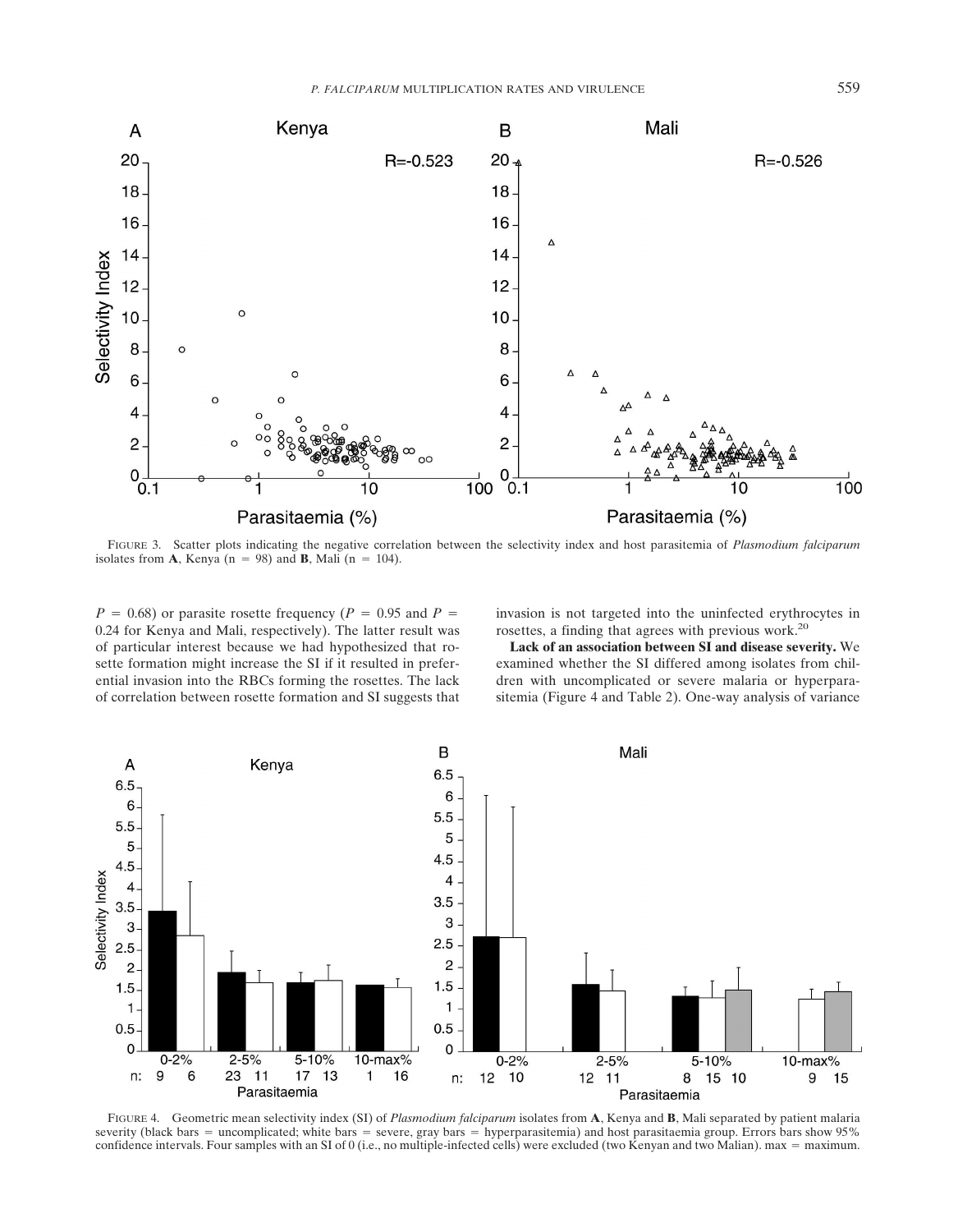with parasitemia grouping included as a covariate showed no significant difference in the SI of isolates from the different disease severity groups ( $F_{1,93} = 0.14$ ,  $P = 0.71$  and  $F_{1,73} =$ 0.255,  $P = 0.62$  for Kenya and Mali, respectively). There was also no significant difference between uncomplicated and severe cases if only parasitemias less than 5% were analyzed in accordance with previous data from Thailand.<sup>8</sup> With our sample sizes and variance we had > 97% power to detect a difference between severe and uncomplicated isolates equivalent to that measured in Thailand.<sup>8</sup>

The SI of isolates from children in Kenya with cerebral malaria (geometric mean = 1.72, 95% CI = 1.29–2.15, n = 20) did not differ significantly from the SI of isolates from children with other forms of severe disease (geometric mean = 1.85, 95% CI = 1.59–2.11, n = 26,  $F_{1,44}$  = 0.53, P = 0.47, by ANOVA). Similarly, in Mali, the SI of isolates from children with cerebral malaria (geometric mean  $= 1.23, 95\%$  $CI = 0.88{\text -}1.58$ ,  $n = 13$ ) did not differ significantly from the SI of isolates from children with other forms of severe disease (Mali geometric mean = 1.70, 95% CI = 0.74–2.67, n = 33,  $P = 0.18$ ,  $F_{1,43} = 1.894$ ,  $P = 0.18$ , by ANOVA).

**Multiplication rate in relation to SI.** We also examined the relationship between SI and PMR. There was a negative correlation between SI and PMR in Kenya (n = 29,  $\rho = -0.410$ ,  $P = 0.03$ , by Spearman rank correlation, Figure 5A). However, in Mali there was no significant correlation between the SI and PMR ( $n = 60$ ,  $\rho = 0.015$ ,  $P = 0.91$ , by Spearman rank correlation, Figure 5B). It might be expected that isolates with high selectivity would have a low PMR, resulting in a negative correlation between SI and PMR as seen in Kenya (Figure 5A). It is unclear why this relationship was not seen in the Malian isolates (Figure 5B).

## DISCUSSION

In this study, we assessed two indicators of *P. falciparum* invasiveness (PMR and SI) and determined the relationship of these factors to malaria severity. The PMR measures parasite multiplication under standard conditions in the first cycle of *in vitro* culture, whereas the SI is determined from blood smears taken directly from patients. There was no significant difference in the PMR and SI of isolates from severe malaria patients compared with isolates from uncomplicated malaria patients in two diverse sites in Africa. This lack of association with severe malaria is in contrast to previous studies on PMR and SI from Thailand.<sup>7,8</sup> We were able to exclude technical differences as the source of this discrepancy in results because a small, blinded study of Thai isolates in our laboratory confirmed the previously published data.<sup>7</sup> The PMR of the African isolates were mostly in the range of 1–6 fold (Figure 1), and are comparable to those of uncomplicated malaria isolates from Thailand.<sup>7</sup> However, isolates with high PMR in the 10–22-fold range characteristic of severe malaria cases in Thailand were absent from Africa. It seems extraordinary that many isolates in both Africa and Thailand should have such low PMR when every schizont produces approximately 24 merozoites. We only used healthy parasites that matured well for one cycle in culture for the PMR assays; however, we do not know how well the *in vitro* assay reflects PMR *in vivo*. The high PMR seen in Thai severe malaria isolates are in agreement with estimates of PMR *in vivo* from recent studies with the *P. falciparum* laboratory-adapted clone 3D7 infecting European volunteers<sup>21–23</sup> and from retrospective analysis of data collected during neurosyphilis treatment programs.24,25 To our knowledge, there are no comparable data



FIGURE 5. Scatter plots indicating the relationship between the parasite multiplication rate (PMR) and selectivity index (SI) of *Plasmodium falciparum* isolates from **A**, Kenya ( $n = 29$ ) and **B**, Mali ( $n = 60$ ). These samples are the subset from the SI data shown in Figure 3 for which there is corresponding PMR data.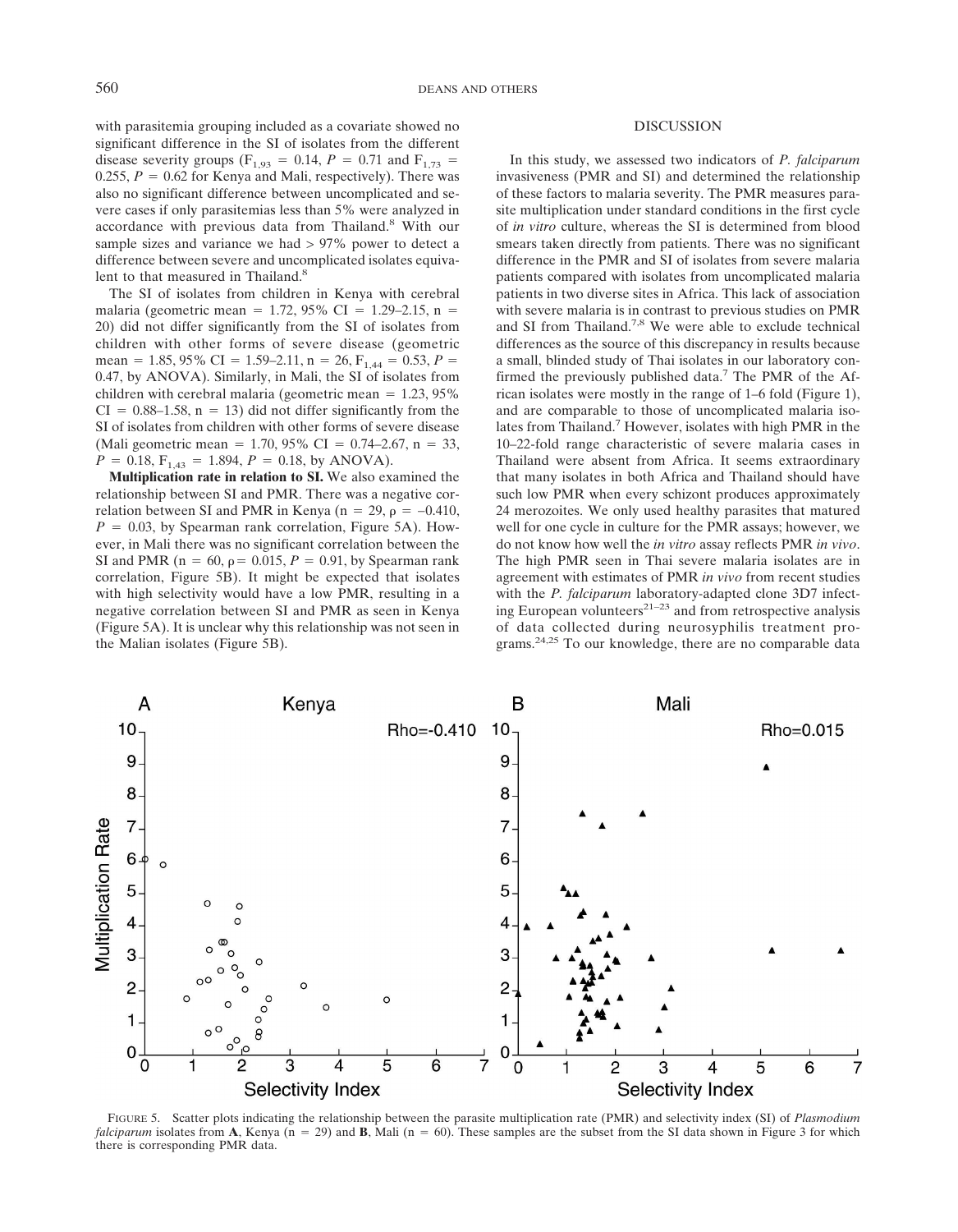available for *in vivo* PMR using fresh clinical isolates, or from any parasite clones in semi-immune individuals.

Why should there be a difference between Asia and Africa in the association of PMR and SI with parasite virulence? In Thailand (and most of southeast Asia), malaria transmission levels tend to be low, there is little acquired immunity in the population, and severe malaria affects all age groups.26 In contrast, in sub-Saharan Africa, malaria transmission tends to be moderate to high, older children and adults show partial immunity to malaria, and severe disease mainly occurs in children less than five years of age. It is possible that the different levels of immunity to malaria in the two regions are responsible for the diverse results highlighted here. Partial immunity in African patients could delay the course of infection and lead them to present at hospitals later than Asian patients, by which time differences between isolates in PMR and SI may no longer be apparent. If such a scenario were true, one might expect African children experiencing their first malaria infections after maternally acquired immunity has waned to show higher PMR more typical of those seen in Thailand. However, there was no correlation between age and PMR in our study, and isolates from children between 6 and 12 months of age who are unlikely to have had many previous malaria infections did not have higher PMR than isolates from older children (Kenya: infants,  $n = 5$ , median PMR = 1.5; older children,  $n = 25$ , median PMR = 2.3,  $P = 0.52$ , by Mann-Whitney U test; Mali: infants,  $n = 4$ , median PMR = 2.7; older children,  $n = 57$ , median PMR = 2.6,  $P = 0.79$ , by Mann-Whitney U test). There was also no significant correlation between age and SI, and isolates from children in the 6–12-month age group did not show significantly higher SI than isolates from older children (Kenya: infants,  $n = 13$ , geometric mean SI = 1.77, 95% CI = 1.38–2.16; older children, n = 66, geometric mean SI = 1.86, 95% CI = 1.55– 2.17,  $F_{1,75} = 0.15$ ,  $P = 0.70$ , by ANOVA; Mali: infants, n = 8, geometric mean SI = 1.70, 95% CI =  $0.06-3.34$ ; older children, n = 96, geometric mean  $SI = 1.60, 95\% \text{ CI}$  = 1.08–2.12,  $F_{1,100} = 0.05$ ,  $P = 0.82$ , by ANOVA). The small number of children in the 6–12-month age group at both sites reflects the relative rarity of severe malaria in children less than one year of age in these areas. A prospective study with active surveillance would be required to determine conclusively whether parasites from African children experiencing their first malaria infection show higher PMR and lower SI than parasites from older children.

An alternative explanation of our results is that parasites adapted to grow in semi-immune populations in sub-Saharan Africa have evolved different mechanisms of virulence compared with those adapted to grow in non-immune populations in Asia. The growth of parasites within the host during the asexual blood stage depends upon the multiplication potential of the parasite and ability of the host to remove infected RBCs. It is plausible that in Asia, in the absence of significant levels of immunity, virulent parasites reach high parasite burdens within the host by having high PMRs. In Africa, parasites with high PMRs may not be effective in reaching high parasite burdens because of the presence of invasion-blocking antibodies in many hosts. In this case, parasite properties contributing to avoidance of the host's immune system clearance mechanisms may be more important in helping a parasite to achieve high parasite burdens, produce high levels of sexual stages, and maximize its transmission and fitness.

Could the relationship between PMR and *in vivo* parasitemia explain the differences between African and Thai isolates? The interaction between parasitemia and PMR was not commented upon in the Thai study, and the parasitemias of the patients were not shown. However, high parasite burdens equivalent to those seen in Africa are not uncommon in southeast Asia; therefore, we believe it is unlikely that differences in parasitemia levels explain the diverse results from the two areas. In the current study we have carried out additional analysis on the subset of samples with parasitemias less than 5%, and on all data after adjustment to take into account host parasitemia effects. In both cases, there was no significant association between disease severity and PMR and SI in African children.

Whatever the explanation for the discrepancies between sub-Saharan Africa and Asia indicated by this study, our results raise the possibility that different pathogenic mechanisms of severe malaria may operate in parts of the world with different malaria transmission levels. This possibility is supported by studies of another potential virulence factor, rosette formation, which is associated with severe disease in multiple sites in Africa,<sup>19,27,28</sup> but not in Asia.<sup>29,30</sup> The hypothesis that Asian and African parasites differ in virulence properties could be tested in the absence of confounding effects of host immunity and host genetics by studying isolates infecting non-immune travelers.

One striking finding from our study was that isolates from Malian patients with hyperparasitemia had significantly lower multiplication rates than other Malian isolates (Figure 1 and Table 1). Additionally, there was a negative correlation between *in vivo* parasitemia and PMR across all isolates from both Kenya and Mali (Figure 2). These results seem counterintuitive because one might expect that isolates reaching high parasitemias *in vivo* would have the highest multiplication rates rather than the lowest. Density-dependent mechanisms are thought to occur *in vivo* to prevent excessive expansion of parasite populations, and can be determined by the availability of host RBCs, the presence of host immunity, or downregulation of parasite invasiveness.31–34 Our data are consistent with *P. falciparum* having the ability to down-regulate its multiplication rate to avoid overwhelming the host. We are not aware of any other experimental evidence to support such an idea; however, it is plausible that switching of invasion pathways<sup>35–39</sup> could potentially underlie such a process. It would be of great interest to examine the relationship between particular invasion pathways and parasite PMR and SI, and to determine whether the PMR and SI are stable properties of each isolate or can vary in response to external stimuli. An initial study found no association between invasion pathways and SI in Gambian field isolates.<sup>40</sup> An alternative interpretation of the finding that isolates from hyperparasitemic patients have very low PMRs is that slowly multiplying parasites may do less damage to their hosts and therefore are able to reach high parasitemias without causing the type of life-threatening disease manifestations seen in the severe malaria group.

One similarity between Thai and African isolates is that RBC selectivity is highest at low parasitemias, with isolates from patients with parasitemias less than 2% having significantly higher SI than other groups (Figures 3 and 4). Parasites with restricted invasion (high SIs) may be unable to reach high parasitemias. A parallel to this occurs in *P. yoelii*, where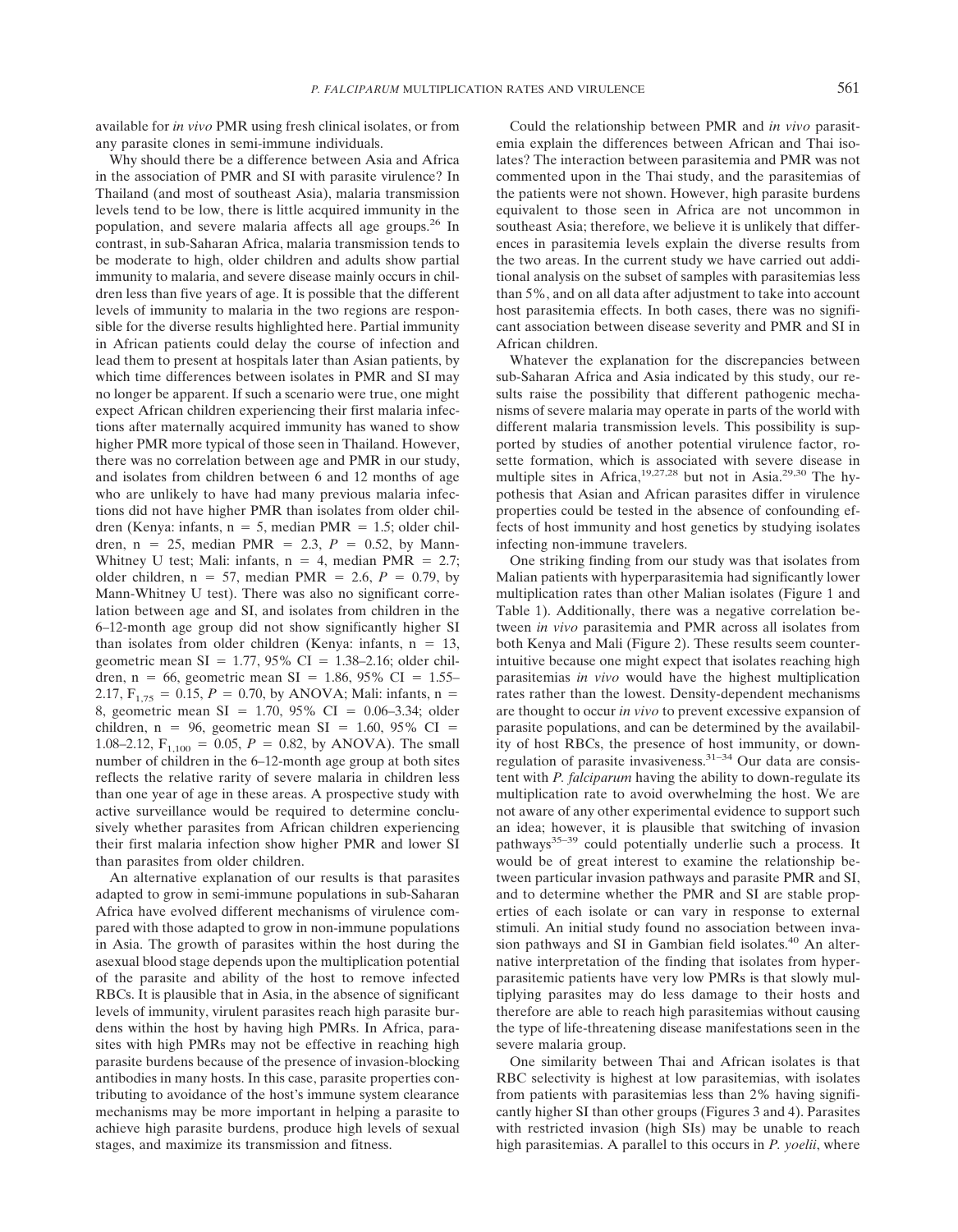virulent strains that invade normocytes reach higher parasitemias than avirulent strains that have a strong reticulocyte preference.41,42 An alternative explanation for the high SI at low parasitemia is that the presence of host antibodies to merozoites could lead to partial blocking of invasion and keep the parasitemia low, while also agglutinating merozoites and increasing the number of multiple invasions.<sup>9</sup>

In this study we have found no evidence to support a role for high parasite multiplication or lack of RBC selectivity as virulence factors in African children, a finding that contrasts sharply with previous work from southeast Asia.<sup>7,8</sup> Other virulence factors such as rosette formation $19,27,28$  and plateletmediated clumping43 may play a major role in parasite virulence in sub-Saharan Africa, whereas PMR and RBC selectivity are more important in Asia. If distinct pathogenic mechanisms underlie severe malaria in different parts of the world, this could have implications for the development of new strategies to treat and prevent severe disease. The differences in pathogenic mechanisms of severe malaria in regions of varying malaria transmission in both Africa and Asia are therefore worthy of further study.

Received May 30, 2005. Accepted for publication November 14, 2005.

Acknowledgments: We are grateful to the Bandiagara Malaria Project team in Mali and the clinical, nursing, and laboratory staff at the Kenya Medical Research Unit in Kilifi for their assistance with this study, and to the patients and their parents at both study sites. We are also grateful to Andrew Read, David Conway, and Susana Nery for discussions and comments on the manuscript. This work is published with the permission of the director of the Kenya Medical Research Institute.

Financial support: This work was supported by the Wellcome Trust (PhD studentship to Anne-Marie Deans and a Senior Research Fellowship to J. Alexandra Rowe, grant no. 067431) and the National Institutes of Health (contract no. N01-AI-85346).

Disclosure: None of the authors have commercial or other associations that might pose a conflict of interest.

Authors' addresses: Anne-Marie Deans, Ahmed Raza and J. Alexandra Rowe, Institute of Immunology and Infection Research, University of Edinburgh, West Mains Road, Edinburgh, EH9 3JT, United Kingdom, Telephone: 44-131-650-5492, Fax: 44-131-650-6564, e-mail: Alex.Rowe@ed.ac.uk. Kirsten E. Lyke and Christopher V. Plowe, Malaria Section, Center for Vaccine Development, University of Maryland School of Medicine, 685 West Baltimore Street, HSF1- 480, Baltimore MD 21201, Fax: 410-706-6205. Mahamadou A. Thera, Abdoulaye Kone, and Ogobara K. Doumbo, Malaria Research and Training Center, Département d'Epidémiologie des Affections Parasitaires, Faculté de Médecine de Pharmacie et d'Odonto-Stomatologie, BP 1805 Bamako, Mali, Telephone/Fax: 223-222-8109. Oscar Kai and Kevin Marsh, Kenya Medical Research Institute/ Wellcome Trust Collaborative Program, PO Box 230, 80108, Kilifi, Kenya, Fax: 254-125-22390. Margaret J. Mackinnon, Department of Pathology, University of Cambridge, Tennis Court Road, Cambridge CB2 1QP, United Kingdom, Fax: 44-1223-333-346.

Reprint requests: J. Alexandra Rowe, Institute of Immunology and Infection Research, University of Edinburgh, West Mains Road, Edinburgh, EH9 3JT, United Kingdom.

#### **REFERENCES**

- 1. Miller LH, Baruch DI, Marsh K, Doumbo OK, 2002. The pathogenic basis of malaria. *Nature 415:* 673–679.
- 2. James SP, Nicol WD, Shute PG, 1932. A study of induced malignant tertian malaria. *Proc R Soc Med 25:* 1153–1181.
- 3. Anderson RM, May RM, 1982. Coevolution of hosts and parasites. *Parasitology 85:* 411–426.
- 4. Mackinnon MJ, Read AF, 1999. Genetic relationship between parasite virulence and transmission in the rodent malaria *Plasmodium chabaudi. Evolution 53:* 689–703.
- 5. Mackinnon MJ, Read AF, 2003. The effects of host immunity on virulence-transmissibility relationships in the rodent malaria parasite *Plasmodium chabaudi. Parasitology 126:* 103–112.
- 6. Mackinnon MJ, Read AF, 2004. Virulence in malaria: an evolutionary viewpoint. *Philos Trans R Soc Lond B Biol Sci 359:* 965–986.
- 7. Chotivanich K, Udomsangpetch R, Simpson JA, Newton P, Pukrittayakamee S, Looareesuwan S, White NJ, 2000. Parasite multiplication potential and the severity of falciparum malaria. *J Infect Dis 181:* 1206–1209.
- 8. Simpson JA, Silamut K, Chotivanich K, Pukrittayakamee S, White NJ, 1999. Red cell selectivity in malaria: a study of multiple-infected erythrocytes. *Trans R Soc Trop Med Hyg 93:* 165–168.
- 9. Miller LH, David PH, Hudson DE, Hadley TJ, Richards RL, Aikawa M, 1984. Monoclonal antibodies to a 140,000-m.w. protein on *Plasmodium knowlesi* merozoites inhibit their invasion of rhesus erythrocytes. *J Immunol 132:* 438–442.
- 10. Ramasamy R, Ramasamy M, Yasawardena S, 2001. Antibodies and *Plasmodium falciparum* merozoites. *Trends Parasitol 17:* 194–197.
- 11. Ramasamy R, Yasawardena S, Kanagaratnam R, Buratti E, Baralle FE, Ramasamy MS, 1999. Antibodies to a merozoite surface protein promote multiple invasion of red blood cells by malaria parasites. *Parasite Immunol 21:* 397–407.
- 12. Lyke KE, Dicko A, Kone A, Coulibaly D, Guindo A, Cissoko Y, Traore K, Plowe CV, Doumbo OK, 2004. Incidence of severe *Plasmodium falciparum* malaria as a primary endpoint for vaccine efficacy trials in Bandiagara, Mali. *Vaccine 22:* 3169–3174.
- 13. Kinyanjui SM, Mwangi T, Bull PC, Newbold CI, Marsh K, 2004. Protection against clinical malaria by heterologous immunoglobulin G antibodies against malaria-infected erythrocyte variant surface antigens requires interaction with asymptomatic infections. *J Infect Dis 190:* 1527–1533.
- 14. Lyke KE, Diallo DA, Dicko A, Kone A, Coulibaly D, Guindo A, Cissoko Y, Sangare L, Coulibaly S, Dakouo B, Taylor TE, Doumbo OK, Plowe CV, 2003. Association of intraleukocytic *Plasmodium falciparum* malaria pigment with disease severity, clinical manifestations, and prognosis in severe malaria. *Am J Trop Med Hyg 69:* 253–259.
- 15. World Health Organization, 2000. Severe falciparum malaria. *Trans R Soc Trop Med Hyg 94 (Suppl 1):* S1–90.
- 16. Marsh K, Forster D, Waruiru C, Mwangi I, Winstanley M, Marsh V, Newton C, Winstanley P, Warn P, Peshu N, Pasvol G, Snow R, 1995. Indicators of life-threatening malaria in African children. *N Engl J Med 332:* 1399–1404.
- 17. Lyke KE, Burges R, Cissoko Y, Sangare L, Dao M, Diarra I, Kone A, Harley R, Plowe CV, Doumbo OK, Sztein MB, 2004. Serum levels of the proinflammatory cytokines interleukin-1 beta (IL-1beta), IL-6, IL-8, IL-10, tumor necrosis factor alpha, and IL-12(p70) in Malian children with severe *Plasmodium falciparum* malaria and matched uncomplicated malaria or healthy controls. *Infect Immun 72:* 5630–5637.
- 18. Rowe JA, Obiero J, Marsh K, Raza A, 2002. Correlation between rosetting and parasitaemia in *Plasmodium falciparum* clinical isolates. *Am J Trop Med Hyg 66:* 458–460.
- 19. Rowe A, Obeiro J, Newbold CI, Marsh K, 1995. *Plasmodium falciparum* rosetting is associated with malaria severity in Kenya. *Infect Immun 63:* 2323–2326.
- 20. Clough B, Atilola FA, Pasvol G, 1998. The role of rosetting in the multiplication of *Plasmodium falciparum*: rosette formation neither enhances nor targets parasite invasion into uninfected red cells. *Br J Haematol 100:* 99–104.
- 21. Lawrence G, Cheng QQ, Reed C, Taylor D, Stowers A, Cloonan N, Rzepczyk C, Smillie A, Anderson K, Pombo D, Allworth A, Eisen D, Anders R, Saul A, 2000. Effect of vaccination with 3 recombinant asexual-stage malaria antigens on initial growth rates of *Plasmodium falciparum* in non-immune volunteers. *Vaccine 18:* 1925–1931.
- 22. Cheng Q, Lawrence G, Reed C, Stowers A, Ranford-Cartwright L, Creasey A, Carter R, Saul A, 1997. Measurement of *Plasmodium falciparum* growth rates *in vivo*: a test of malaria vaccines. *Am J Trop Med Hyg 57:* 495–500.